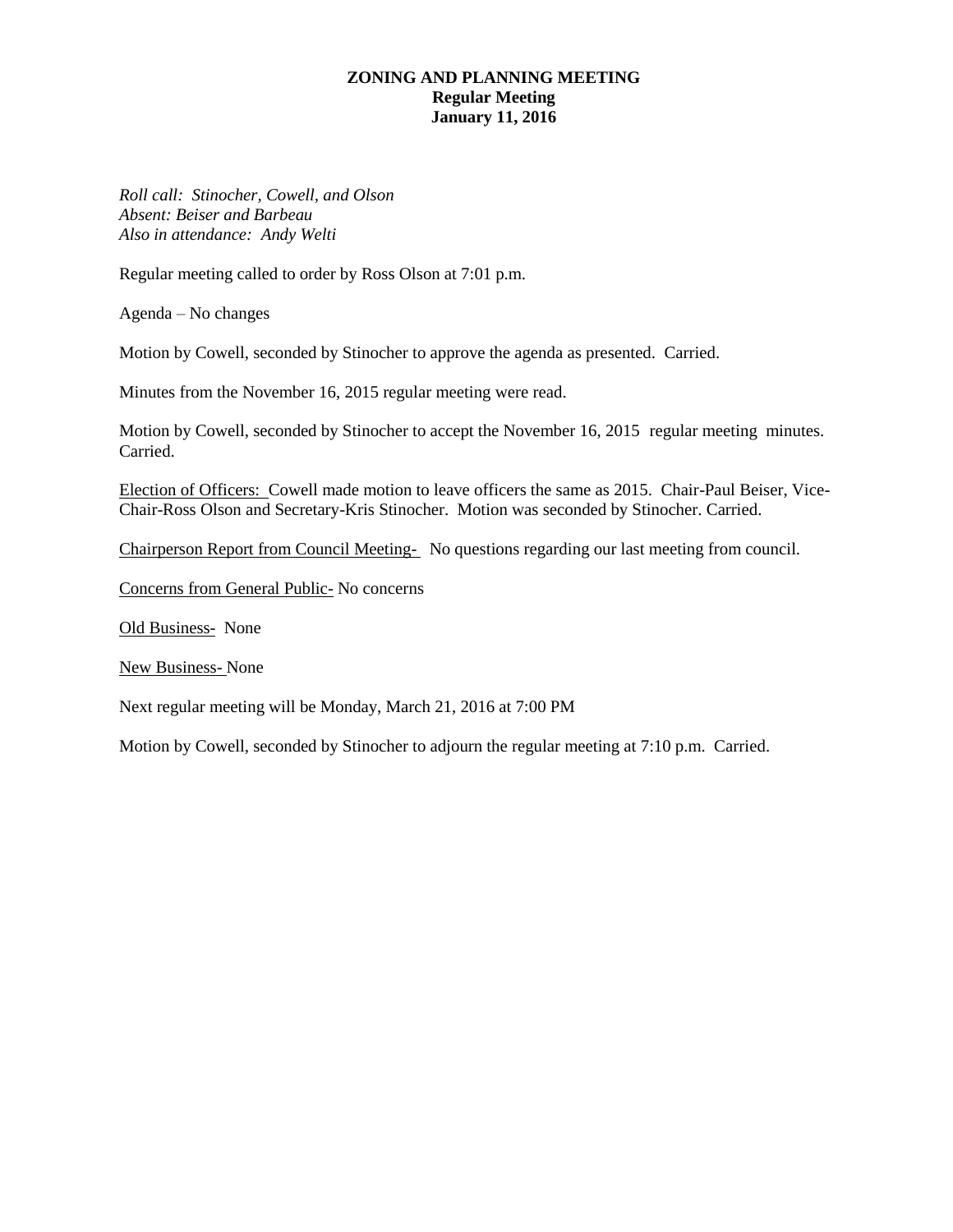# **ZONING AND PLANNING MEETING Regular Meeting March 21, 2016**

*Roll call: Quiring, Cowell, Barbeau, Olson and Stinocher Absent: None Also in attendance: Andy Welti, Joe Maas, Jon Sexton, Pat Merritt, Ronald Myrick, Sharon Myrick, Marie Sexton, Deb Smith and Jeff Smith*

Regular meeting called to order by Ross Olson at 7:00 p.m.

Agenda – No changes

Motion by Quiring, seconded by Cowell to approve the agenda as presented. Carried.

Minutes from the January 11, 2016 regular meeting were read.

Motion by Cowell, seconded by Quiring to accept the January 11, 2016 regular meeting minutes. Carried.

Welcoming of New Member-Rich Quiring

Election to Fill Vacant Position of Chair: Cowell nominated Ross Olson for Chair. No other nominations. Cowell made motion to have Ross Olson be Chair. Seconded by Barbeau. Ross Olson new Chair Person. Carried.

Election to Fill Vacant Position of Vice Chair-Stinocher nominated Rich Quiring for Vice Chair. No other nominations. Cowell made motion to elect Rich Quiring for Vice Chair. Seconded by Barbeau. Rich Quiring new Vice Chair. Carried.

Chairperson Report from Council Meeting- No questions regarding our last meeting from council.

Concerns from General Public- No concerns

Next regular meeting will May 16, 2016 at 7:00 PM

Public Hearing-Priscilla Parrish and Joe Maas Lot Split

Public Hearing-Joe Maas Conditional Use Permit

Motion by Cowell, seconded by Barbeau to adjourn the regular meeting at 7:45 p.m. Carried.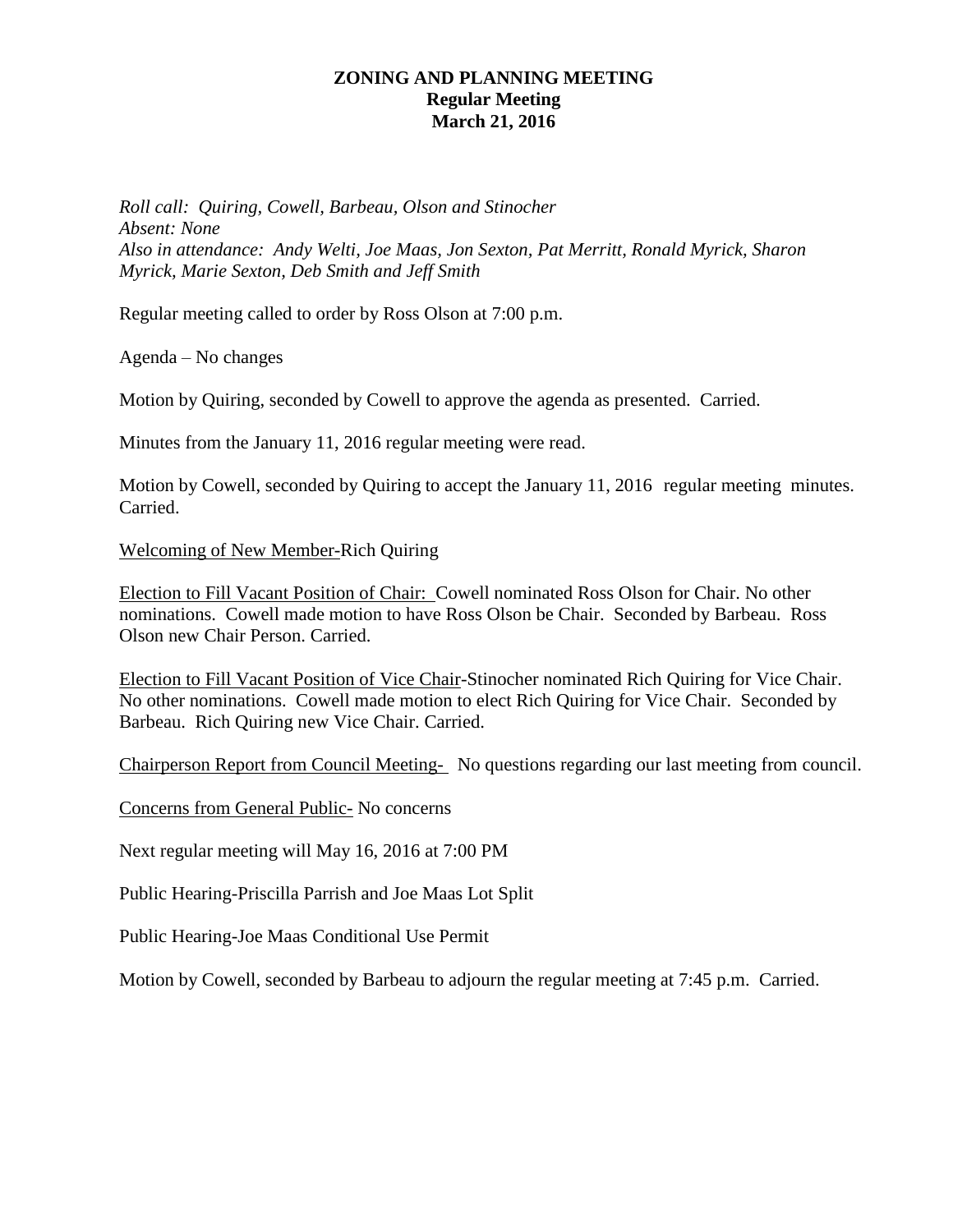#### **ZONING AND PLANNING MEETING Regular Meeting July 18, 2016**

*Roll call: Quiring, Olson and Stinocher Absent: Cowell, Barbeau Also in attendance: Andy Welti,* 

Regular meeting called to order by Ross Olson at 7:03 p.m.

Agenda – No changes

Motion by Quiring, seconded by Stinocher to approve the agenda as presented. Carried.

Minutes from the March 21, 2016 meeting were read.

Motion by Quiring, seconded by Stinocher to accept the March 21, 2016 regular meeting minutes and Public Hearing for Conditional Use Permit dated March 21, 2016 Carried.

General Discussion of Zoning- Board discussed land use in Medford and where new development would be considered. Possibilities of new construction of residential and commercial.

Board also discussed possibilities of training of Zoning Board members on zoning policies. These training sessions would be online and or paper material. No classroom sessions.

Motion by Stinocher, seconded by Quiring to adjourn the regular meeting at 7:38 p.m. Carried.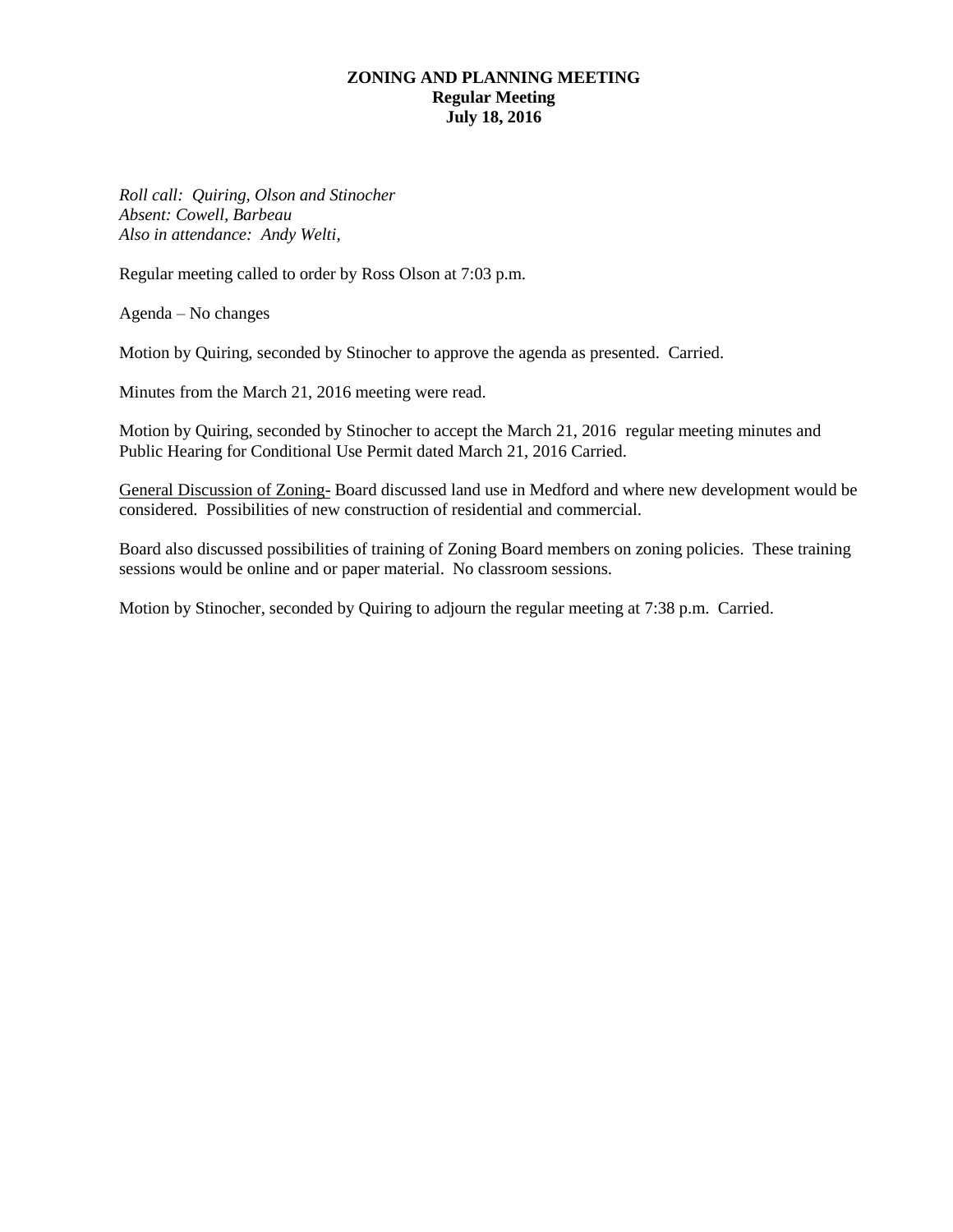# Planning & Zoning Board City of Medford Public Hearing for Casey Goff's Fence and Impervious Surface Variance Requests September 19, 2016 – 7:00 PM

Vice-Chairman Rich Quiring opened the hearing at 7:00 PM.

Members present: Kris Stinocher, Rich Quiring, Ivan Cowell and Rob Barbeau

Members absent: Ross Olson

Others Attending: Pat Merritt, Andy Welti, Casey Goff

Introduction:

The purpose of this public hearing is for the citizens of Medford to address any questions or concerns regarding Casey Goff's fence and impervious surface variance requests for the property locatred at 211 Sunrise Drive.

Vice Chairman Rich Quiring explained the formal procedure and that everyone will be given the opportunity to participate and ask questions.

- 1. Staff presentation-Andy Welti presented to the board the reason for request for a variance. Casey Goff poured a concrete retaining wall on the west side of his house prior to obtaining a permit because he was unaware a permit was needed for a retaining wall and impervious surface. The wall was built directly on the west property line.
- 2. Applicant's presentation-Casey Goff submitted letter to the Medford City Administrator stating this reasoning for not obtaining a permit. He was unaware of the permits needed and just simply replace the existing fence with a retaining wall. He assumed the fence that was there when he moved in was off the property line the required set back. The put in the retaining wall to improve the look of his property. His neighbors were all fine with his decision.
- 3. Statements from the public- Pat Merritt mentioned that in the past when a variance was needed for such a case that they did give the home owner a variance but fined them.

 4. Concluding the public hearing-Vice Chairman Quiring asked for a motion to conclude the public hearing.

Motion by Cowell, seconded by Barbeau to conclude the public hearing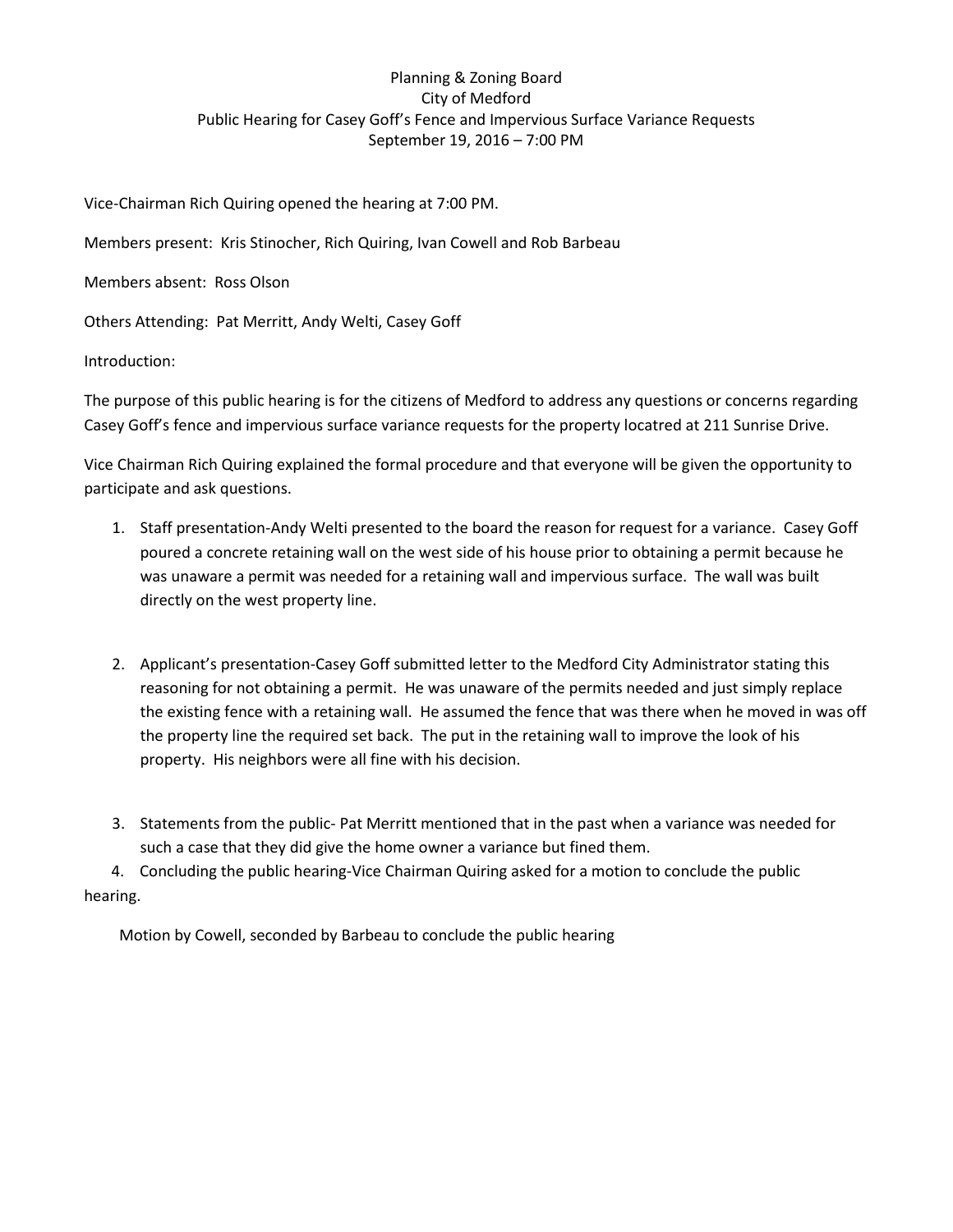# Planning & Zoning Board City of Medford Public Hearing for An Ordinance Opting-Out of the Requirements of MN Statues, Section 462.3593 September 19, 2016 – 7:00 PM

Vice-Chairman Rich Quiring opened the hearing at 7:25 PM.

Members present: Kris Stinocher, Rich Quiring, Ivan Cowell and Rob Barbeau

Members absent: Ross Olson

Others Attending: Pat Merritt, Andy Welti

Introduction:

The purpose of this public hearing is for the citizens of Medford to address any questions or concerns regarding the proposed ordinance opting-out of the requirements of MN Statutes, Section 462.3593

Vice Chairman Rich Quiring explained the formal procedure and that everyone will be given the opportunity to participate and ask questions.

- 1. Staff presentation-Andy Welti presented to the board the background of the Temporary Family Health Care Dwelling Legislation.
- 2. Applicant's presentation-None
- 3. Statements from the public- None

 4. Concluding the public hearing-Vice Chairman Quiring asked for a motion to conclude the public hearing.

Motion by Cowell, seconded by Barbeau to conclude the public hearing.

Discuss the proposal among board members-

5. Action-Recommendations made to City Council.

A. Motion by Cowell, second by Barbeau to make a recommendation to City Council to adopt the ordinances as presented.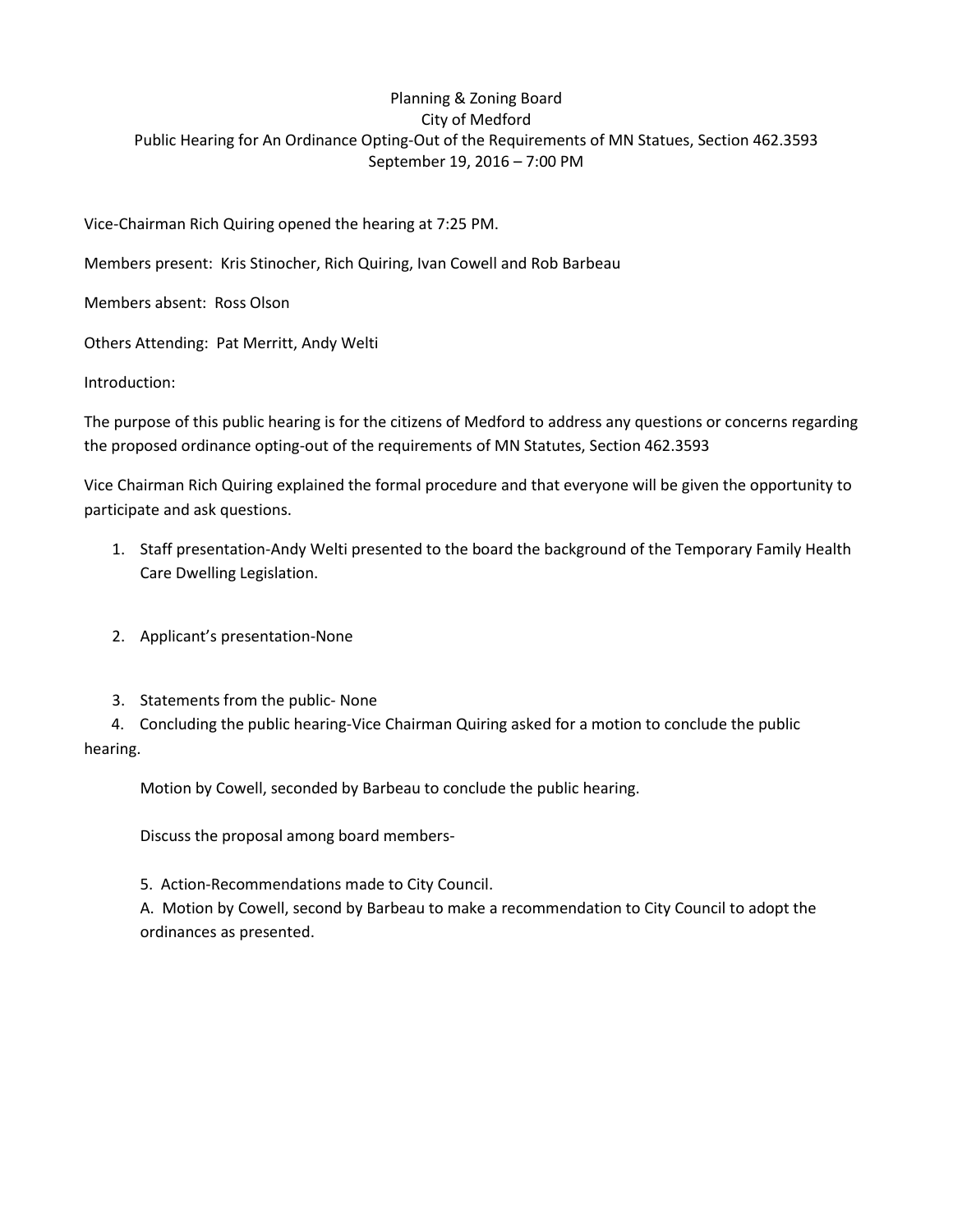#### **ZONING AND PLANNING MEETING Regular Meeting September 19, 2016**

*Roll call: Quiring, Stinocher, Cowell, Barbeau Absent: Olson Also in attendance: Andy Welti, Pat Merritt*

Regular meeting called to order by Vice Chairman Quiring at 7:35 p.m.

Agenda – Item B added to New Business

Motion by Barbeau, seconded by Stinocher to approve the amended agenda as presented. Carried.

Minutes from the July 18, 2016 and March 21, 2016 meeting were read.

Motion by Barbeau, seconded by Cowell to accept the July 18, 2016 and March 21, 2016 meeting minutes. Carried.

Chairperson Report From Council Meeting- None

Concerns from General Public-No conerns

Old Business-Ivan Cowell brought up his concerns of the increase amount of trash located along Central Ave due to people walking to and from Casey's Store and littering. He is requesting that we put a letter in the newsletter letting the City of Medford residents know to keep your streets clean.

New Business-

a. Municipal Building referendum-Mention to board when the dates where b. County Notices-Steele county notified City of Medford of new building construction going on outside of city limits.

Next Regular Planning & Zoning meeting is Monday, November 21, 2016.

Motion by Cowell, seconded by Barbeau to adjourn the regular meeting at 8:00 p.m. Carried.